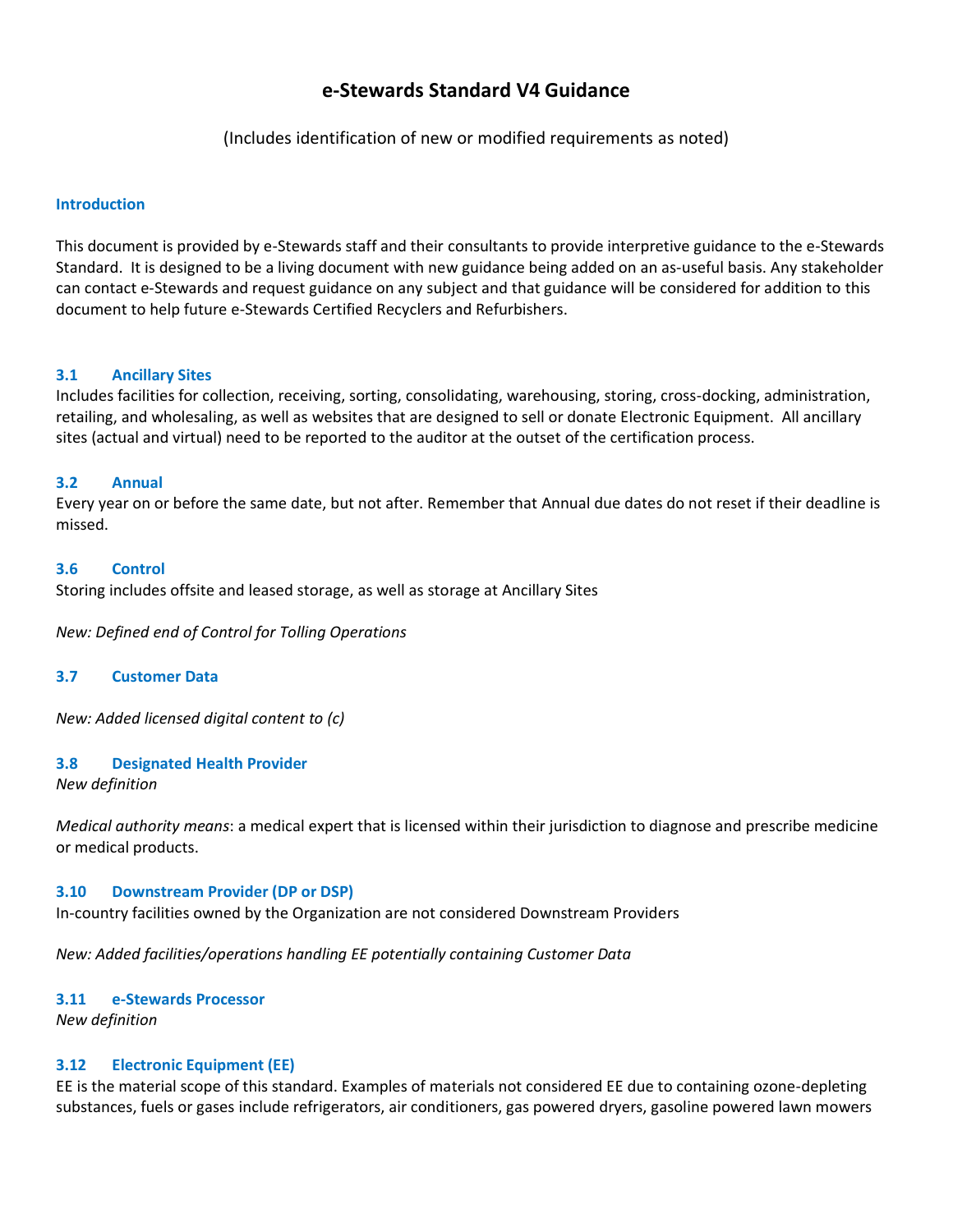etc. However, loose circuit boards removed from these or from any source would be considered EE, as they will not contain the gases or fuels and are dependent on electric currents in order to function.

## **3.13 Electronic Waste**

This definition is based on the international law and definition found in the Basel Convention.

#### *New definition*

#### **3.14 End Processor**

A Provider can be an End Processor for a given material stream, without being one for other material streams

*Modified: Removed Note making the exception that the End Processor for cleaned CRT glass is the manufacturer using the feedstock, not the Commodity/feedstock processor*

## **3.16 Extended Producer Responsibility (EPR)**

*New definition*

#### **3.18 Final Disposition**

Examples of Final Disposition operations include smelters, glass furnaces, refurbishers, landfills, incinerators, etc. The difference between Final Disposition and End Processor is that End Processors are a subset of Final Disposition. End processors refer to (a) but not (b) or (c).

#### **3.19 Fully Functional/Full Functionality**

Based on the Basel definition in *Technical guidelines on transboundary movements of electrical and electronic waste and used electrical and electronic equipment, in particular regarding the distinction between waste and non-waste under the Basel Convention* (UNEP-CHW.12-5-Add.1-Rev.1.English) as referenced in the Basel Convention [Glossary of Terms](http://www.basel.int/Implementation/LegalMatters/LegalClarity/Glossaryofterms/SmallIntersessionalWorkingGroup/tabid/3622/Default.aspx) (see Direct Reuse Definition).

#### **3.19 (b)**

Examples of structural issues include cracked casings, damaged wire sheathing, etc.

#### **3.21 Hazardous Electronic Waste or Hazardous e-Waste (HEW)**

*Modified: Incorporates former definition of Hazardous Electronic Equipment*

## **3.21 (c) (6)**

Examples of such plastics include Y48 of Basel Annex II, (which include mixed and dirty plastics) etc. For more information on this, see [e-Stewards webinar](http://e-stewards.org/learn-more/for-recyclers/media/recent-changes-at-the-basel-convention-and-their-impacts-on-electronics-recyclers-webinar/) on this new Basel listing [\(http://e-stewards.org/learn-more/for](http://e-stewards.org/learn-more/for-recyclers/media/recent-changes-at-the-basel-convention-and-their-impacts-on-electronics-recyclers-webinar/)[recyclers/media/recent-changes-at-the-basel-convention-and-their-impacts-on-electronics-recyclers-webinar/\)](http://e-stewards.org/learn-more/for-recyclers/media/recent-changes-at-the-basel-convention-and-their-impacts-on-electronics-recyclers-webinar/).

## **3.22 Immediate Downstream Provider (IDP)**

Providers of outsourced processes are considered Immediate Downstream Providers, as long as no other processor is used in between the Organization and the provider. The same IDP requirements apply for those who handle Electronic Equipment capable of holding data as for those handling MOCs.

## **3.25 Key Function(s)**

Based on the Basel definition in *Technical guidelines on transboundary movements of electrical and electronic waste and used electrical and electronic equipment, in particular regarding the distinction between waste and non-waste under the Basel Convention* (UNEP-CHW.12-5-Add.1-Rev.1.English) found [here.](http://www.basel.int/Implementation/TechnicalAssistance/Partnerships/PACE/PACEGuidelines,ManualandReports/tabid/3247/Default.aspx)

*Modified: Formerly Essential Function(s)*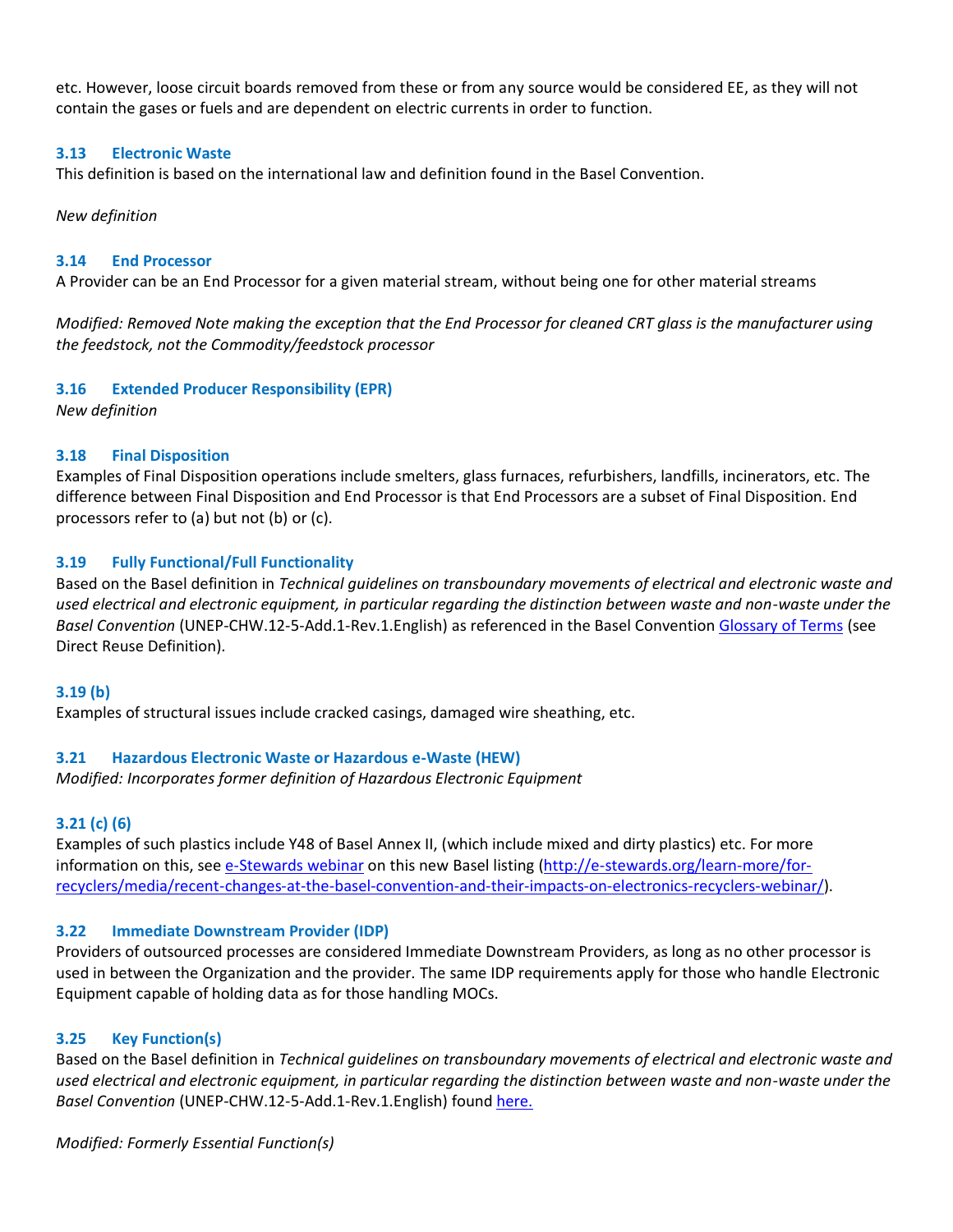#### **3.26 Life-Cycle Perspective**

*New definition*

#### **3.27 Management**

*New definition*

#### **3.28 Materials of Concern (MOCs)**

*New definition*

# **3.30 Organization**

*New definition*

## **3.32 Potentially Hazardous Processing Technologies (PHPTs**

See A.8.3.1 for types of PHPTs

## **3.33 Precautionary Principle**

*New definition*

#### **3.36 Processing**

*Modified: Processing and Recycling are no longer considered the same thing; Recycling is a type of Processing*

## **3.37 Qualified Auditor**

Competence may be acquired through training, relevant work experience, experience as an auditor, etc.

*Modified: Removed specific competency requirements*

## **3.38 Qualified Smaller Components (QSCs)**

Per this definition, equipment cannot qualify as QSC if it contains batteries, however, once any batteries present have been removed it may then qualify as QSC.

*New definition*

## **3.39 Recycling**

*New definition*

## **3.41 Repair/Refurbishment**

Repair/Refurbishment activities include cleaning, data sanitization, software and hardware changes or upgrading, fixing hardware faults, replacing or removing faulty or unwanted components, remanufacturing, removal of identifying labels/stickers, Repurposing, etc.

## **3.42 Repurposing**

Other examples of Repurposing include combining CPUs or motherboards for use as a network server, phones used as wireless hotspots, etc. Repurposing does not include use as anything other than functional Electronic Equipment (e.g., as a doorstop, a paperweight, or artwork).

## **3.44 Significant Change**

Examples of Significant Change include changes in ownership, management, location of facilities or Ancillary Sites, major emergencies, Processing methods, etc.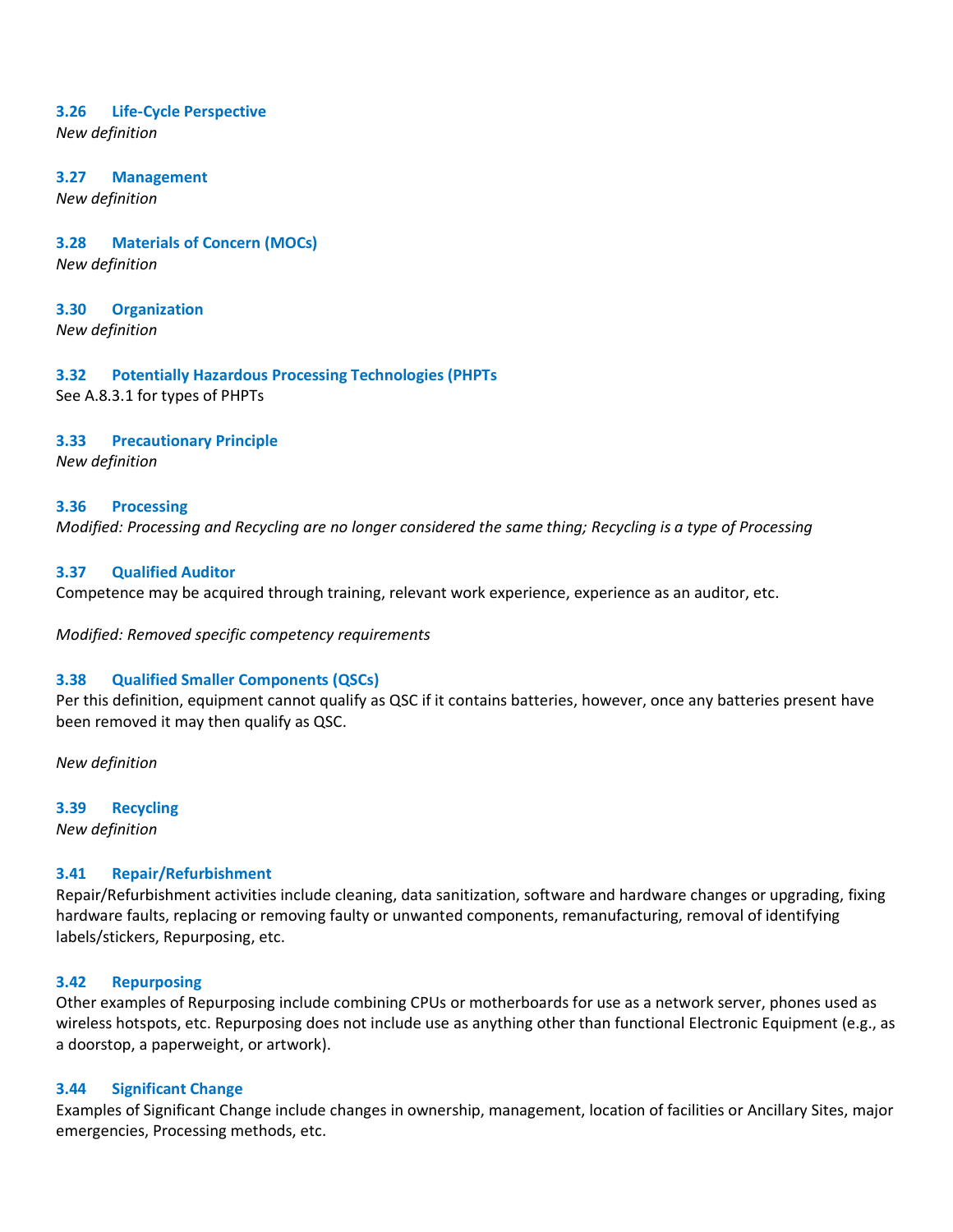#### **3.45 Stewardship**

*New definition*

#### **3.46 Stewardship Management System (SMS)**

*New definition*

#### **3.47 Tolling Operations**

*New definition*

#### **3.48 Transboundary Movement**

*New definition*

# **3.49 Unusual Equipment**

*New definition*

## **3.50 Waste Management Hierarchy**

*New definition*

#### **4.1 Stewardship Management System**

Remember that an Organization can be either an e-Stewards Processor or a company preparing for e-Stewards certification

*Interested parties means*: workers (including contractors and volunteers), drivers, families of workers, visitors to the Organization's facilities, customers, suppliers and service providers, Downstream Providers, regulators, surrounding communities, the ecosystem, etc.

*Documented scope means*: The scope on CB-issued certificates is a summary of the processes verified by the Organization's certification; the documented scope required by this section describes and expands on what is included in that verification.

## **5.2 (b) and (c) Stewardship Policy**

#### *New requirements*

## **5.3 (b) Organizational Roles, Responsibilities, and Authority**

"…all relevant levels…": a management review team, for example, does not need shop employee representation

#### **6.1.1 Risk assessment**

Workplace hazard assessments are also called job hazard analyses, or job risk evaluations.

Specific training and/or qualifications are not stipulated for performing risk assessment(s), as the risks associated with each individual Organization can vary dramatically. Options for conducting assessments include choosing from the numerous risk assessment templates that can be found online, developing internal methodology, or hiring a third party or parties if Management does not feel sufficient experience, skill, or knowledge is available to assess a given area using in-house personnel.

#### **6.1.1 (a)**

*Environmental impacts:* Stormwater runoff, air emissions, sustainable resource use, climate change impacts, etc.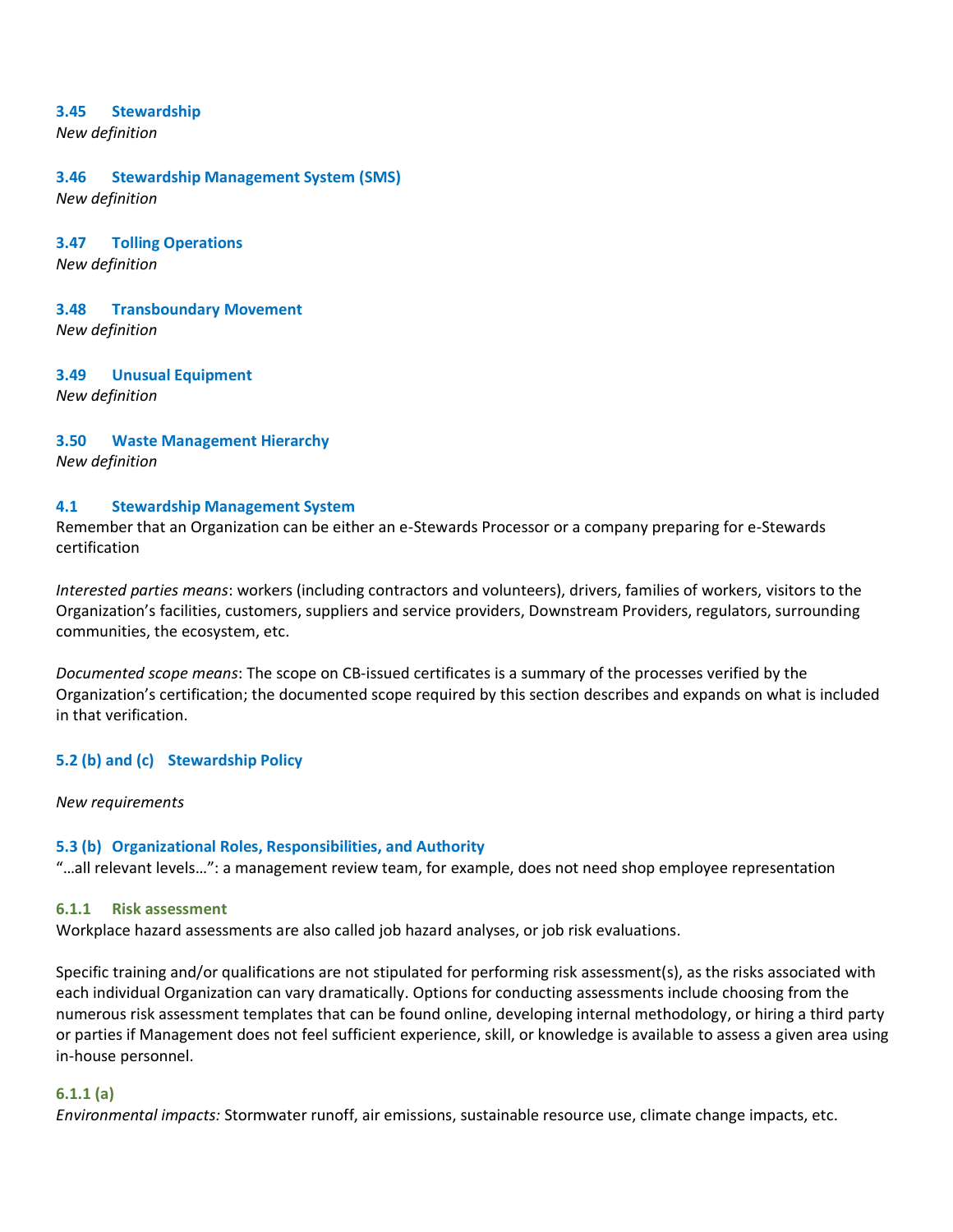## **6.1.1 (b)**

*Physical hazards:* Ergonomic issues, noise, vibration, falls, temperature extremes, etc.

## **6.1.1 (c)**

*Chemical hazards:* hazards listed in 3.21 (HEW), etc.

Examples of places where hazards may migrate include changing rooms, breakrooms, restrooms, offices, etc.

## **6.1.1 (e)**

*Operational risks:* housekeeping practices, individuals' work habits, accidental breakage, etc.

## **6.1.2 Stewardship aspects**

In other words, the Organization is required to both identify the aspects and impacts associated with their business, and to prioritize and take action on those aspects it has determined to be significant.

## **6.1.3 Compliance obligations**

Examples include customer contracts, DSP agreements, local, state, federal, and international laws & regulations (including GDPR), management system standards, etc.

## **6.1.3.1 International Waste Trade Agreements and National Laws**

These include the Basel Convention, EU Waste Shipment Regulation, OECD Council Decision (OECD/LEGAL/0266), Bamako Convention, Central American Accord, Izmir Protocol, Waigani Treaty, etc. See below for more detail on these laws and how they apply:

When an Organization is involved in the transboundary movement of e-wastes, either directly, or through the handling of others of those e-wastes passing from your control (e.g. downstream), many laws may be invoked that govern the movements of hazardous and sometimes, other types of waste. These can be national laws, such as the Chinese national import ban on wastes (National Sword), or they can be regional, bilateral, or multilateral agreements such as the Basel Convention. Prior to contemplating an export or transit of e-Waste to or through other countries, the Organization should find out which of these agreements apply to the country. Additionally, they must learn which national laws governing waste imports and exports may apply.

## **National Laws**

The first stop on in the research on National laws should be the Basel Convention's non-exhaustive list of national import prohibitions/legislation listed [here.](http://www.basel.int/Countries/ImportExportRestrictions/tabid/4835/Default.aspx) Apart from that, the website of the government's environmental protection department or Ministry of Environment can be useful. All e-Stewards Organizations must honor the national laws of exporting, importing or transit states. Bear in mind also that the Basel Convention recognizes national laws as part of the Convention's definition of hazardous waste (Art. 1 (1) (b)).

## **Multilateral / Regional Agreements**

With respect to regional and multilateral agreements one should visit the [BAN Country Status page](http://wiki.ban.org/Country_Status) on the BAN website.

## **The Basel Convention**

The best-known multilateral agreement is the global agreement known as the [Basel Convention on the Control of](http://www.basel.int/Portals/4/download.aspx?d=UNEP-CHW-IMPL-CONVTEXT.English.pdf)  [Transboundary Movements of Hazardous Wastes and Their Disposal](http://www.basel.int/Portals/4/download.aspx?d=UNEP-CHW-IMPL-CONVTEXT.English.pdf) (Basel Convention). Almost every country in the world is a Party to the Basel Convention. Only the United States, and a handful of other countries are not. For a list of Basel Parties click [here.](https://treaties.un.org/Pages/ViewDetails.aspx?src=TREATY&mtdsg_no=XXVII-3&chapter=27&clang=_en)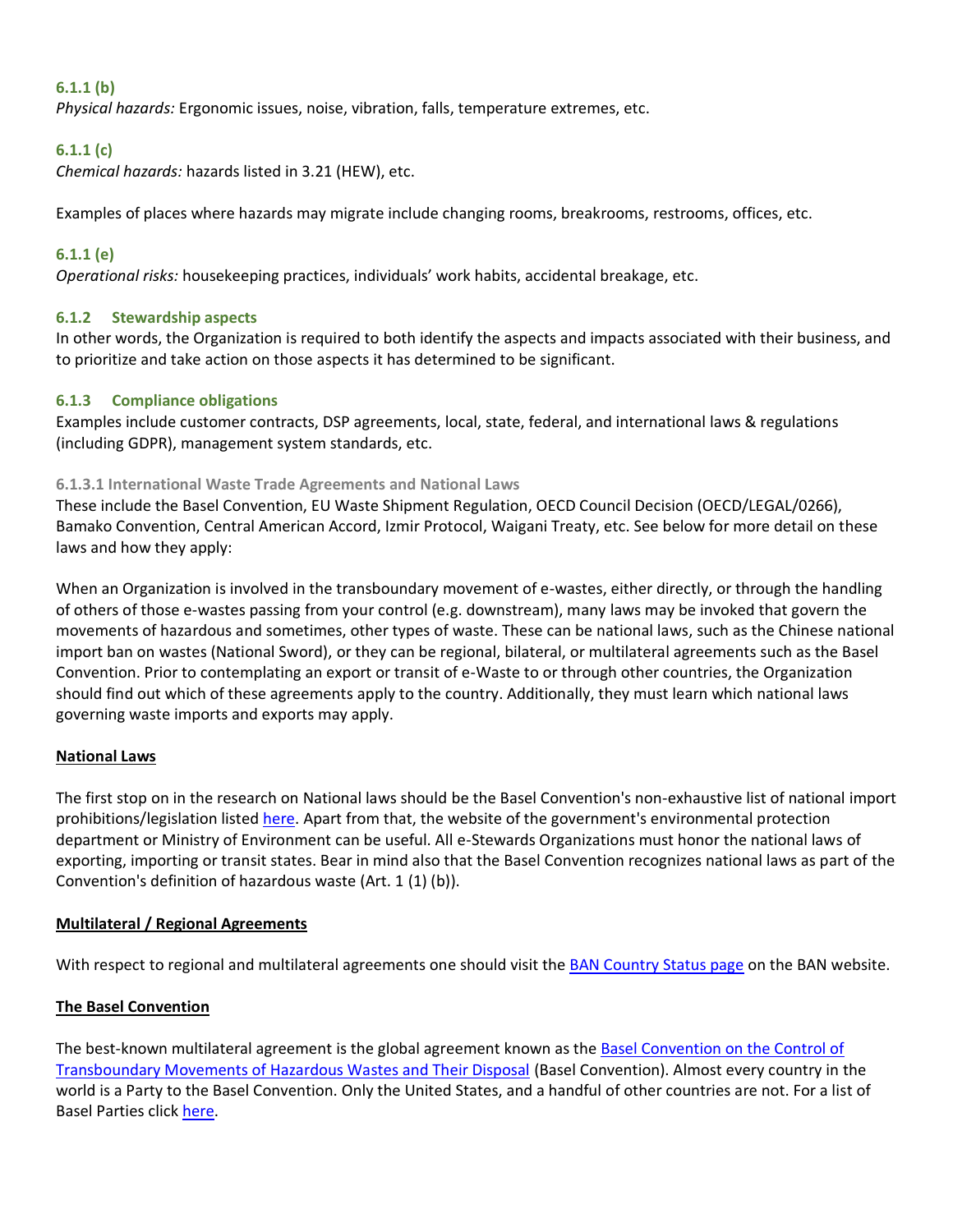## **Scope of the Basel Convention**

The Basel Convention controls two different types of wastes -- hazardous wastes, and other wastes. Hazardous wastes are defined in the Convention by consisting of certain constituents (Annex I) and at the same time possessing certain hazardous characteristics (Annex III). "Other wastes" are listed in the Convention under Annex II. The e-Stewards Standard has ensured that all electronic wastes that are likely to be hazardous or "other wastes" under the Convention and defined as HEWs in the Standard. The e-Stewards Standard has added some other wastes (PCMs) which are not explicitly listed in the Basel Convention for control as if they were hazardous wastes under the Convention. If there is ever a question requiring legal certainty under the Basel Convention rules, the law, and not the standard must be definitive for the purposes of the law.

## **Key Obligations**

There are many obligations placed upon Parties to the Basel Convention, but the most important ones to be aware of include:

1. **Party to non-Party Trade Ban (Article 4 and5 of the Basel Convention):** This obligation does not allow transboundary movements of *hazardous or other wastes* to take place between Parties and non-Parties without a special agreement (Article 11) being in place. This means that the US cannot trade in hazardous and other wastes (including most e-waste) with Basel Parties except for trade destined for recycling in other members of the Organization for Economic Cooperation and Development (OECD). The special OECD Council Decision agreement which is considered an Article 11 agreement as well as a [small number of bilateral agreements](https://www.epa.gov/hwgenerators/international-agreements-transboundary-shipments-hazardous-waste#bilateral) which constitute exceptions to the Party to non-Party Trade Ban. The US has ratified a number of bilateral agreements with some countries for the purposes of importing but not exporting wastes. One key effect of the Party to non-Party Trade Ban is that it is forbidden under the e-Stewards Standard to export HEWs and PCMs from the US to any Basel Party that is not also a member of the OECD. A list of Members of the OECD can be found [here.](http://www.oecd.org/about/document/list-oecd-member-countries.htm)

2. **Basel Ban (Article 4a of the Basel Convention):** In 2019 the Basel Convention was amended [\(the Basel Ban](http://www.basel.int/Portals/4/Download.aspx?d=UNEP-CHW-COP.3-BC-III-1.English.pdf)  [Amendment\)](http://www.basel.int/Portals/4/Download.aspx?d=UNEP-CHW-COP.3-BC-III-1.English.pdf) to include a new Article (4a) and a new Annex 7 – a list of countries that are forbidden from exporting hazardous wastes to any country not on that list for any reason. Not all countries have yet ratified the new amendment. Nevertheless, in the e-Stewards Standard all Organizations must behave as if the country in which they operate has ratified the amendment  $(6.1.3.1(c))$ . One key effect of the Basel Ban is that countries that are Parties to the OECD or EU are forbidden from exporting hazardous wastes to developing countries (non-Annex 7).

3. **Prior Informed Consent (Article 4 (1) (c) and Article 6 of the Basel Convention):** For exports of hazardous and other wastes that are not banned as per above, they can be exported or imported as long as notification is given to all exporting and transit states and consent to such import or transit received prior to export. The notification and consent must be between governments through the channels of their [competent authorities.](http://www.basel.int/Countries/CountryContacts/tabid/1342/Default.aspx) Without proper notification and consent, the export is considered illegal traffic.

4. **Duty to Ensure Environmentally Sound Management (Article 4 (2) (e) of the Basel Convention):** States concerned (importing, transit, or exporting) must ensure that the export and disposal or recycling of the waste in question will be environmentally sound management as defined in the Convention. Without environmental sound management being assured, the export is considered illegal traffic.

## **OECD Council Decision (OECD/LEGAL/0266)**

The [OECD Council Decision](https://legalinstruments.oecd.org/en/instruments/OECD-LEGAL-0266) was created to streamline the Basel control procedures for recycling trade that moves only between or through OECD member states. It is considered as a valid Article 11 Agreement under the Basel Convention. It is similar to the Basel Convention in scope with hazardous and other wastes being considered as "amber" wastes and all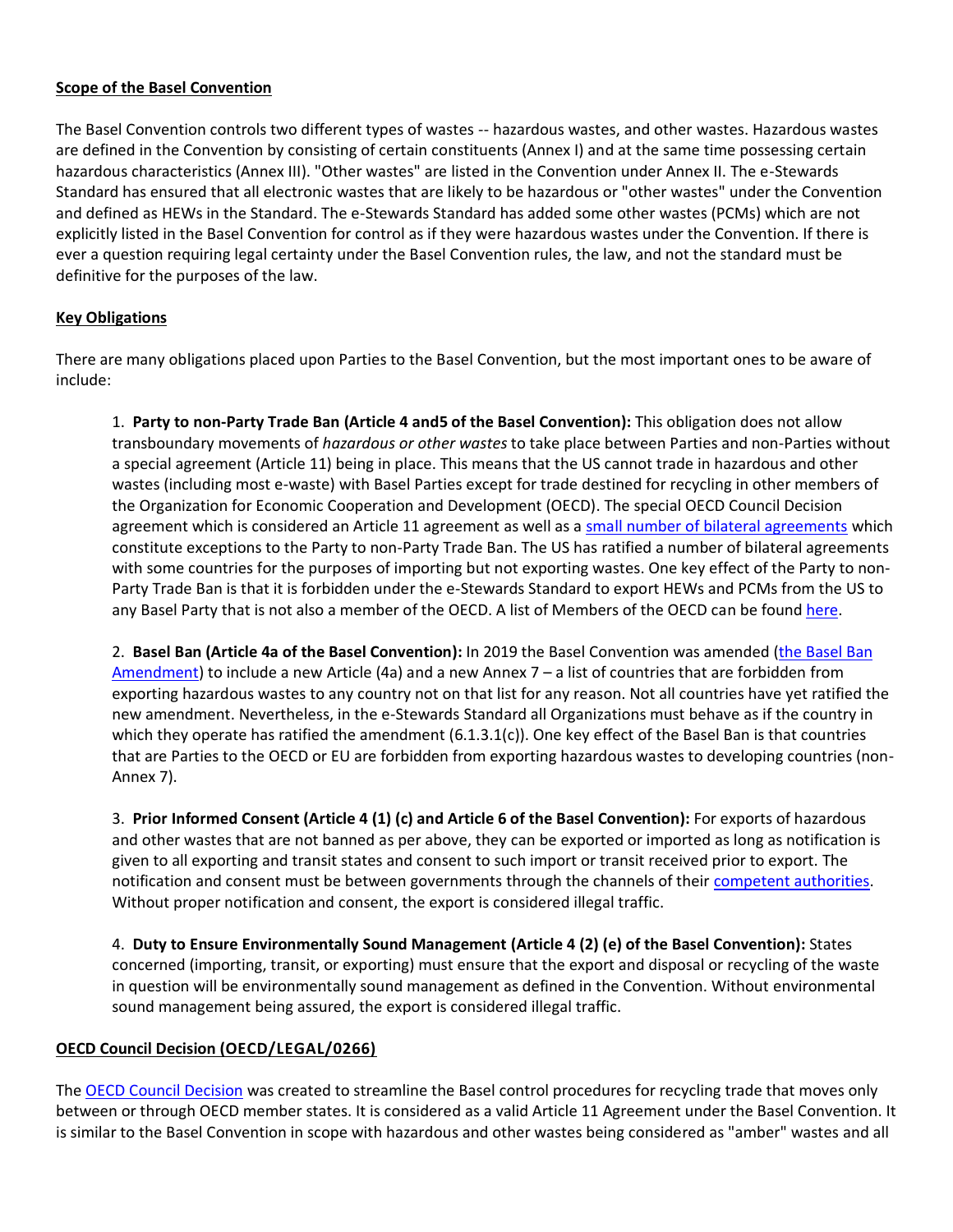other wastes considered "green" listed waste. Only "amber" listed wastes require a form of prior informed consent allowing for pre-consented facilities and tacit consent wherein consent is considered given after a certain period. There are some important deviations from the Basel Convention's definitions with respect to electronic waste in the OECD agreement. One of these involves circuit boards etc. (Basel Annex VIII, A1180) being considered as a "green" listed waste in the OECD agreement. The OECD agreement includes the United States and thus is one of the only legal means by which US recyclers can export wastes from that country. Still, notification must be made via the US government to the recipient countries before such shipments can take place. These US requirements are found within the US Resource Conservation and Recovery Act (RCRA) [here.](https://www.govinfo.gov/content/pkg/CFR-2016-title40-vol28/pdf/CFR-2016-title40-vol28-part262.pdf)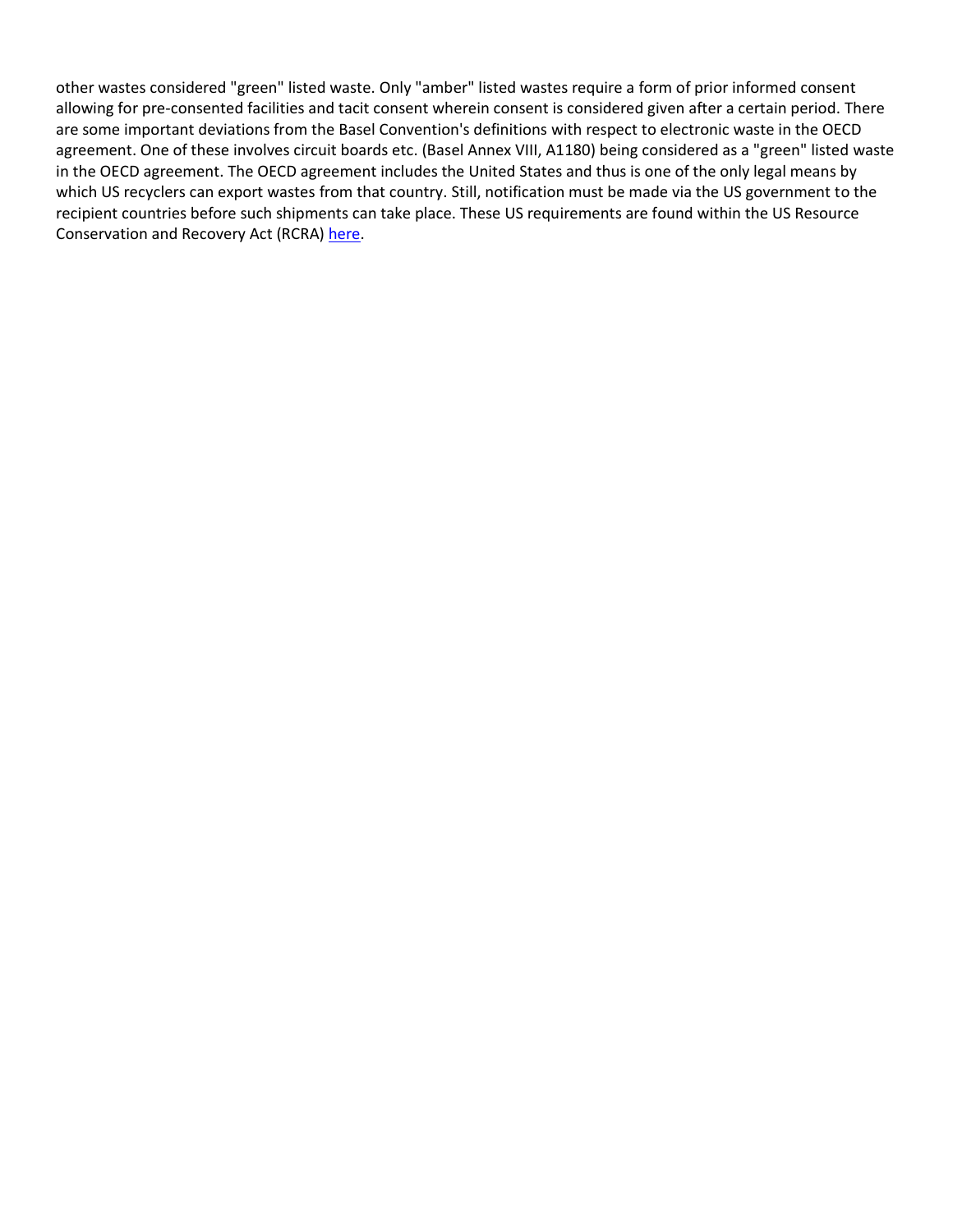## **EU Waste Shipment Regulation**

The European Union has legislation governing the Basel Convention, including the Basel Ban, and the OECD Council Decision, which is binding for all [member states](https://europa.eu/european-union/about-eu/countries_en) of the European Union. The e-Stewards Standard conforms more precisely to the EU legislation with respect to the trade prohibitions because both agreements ban the export of all hazardous and other wastes to non-Annex VII countries (developing countries).

#### **Other Regional Agreements (Bamako Convention, Waigani Treaty, Izmir Protocol, Central American Agreement)**

These agreements are also Basel Article 11 agreements because they aim to be stricter than the Basel Convention in order to prohibit and thus protect developing countries within their regions from being beset by imports of hazardous wastes for any reason. More information about these agreements can be found [here.](http://wiki.ban.org/Treaties_and_International_Agreements)

## **The Hazardous /non-Hazardous Waste Question**

For any of the above laws to be apply, the materials in question must first be considered wastes and then they must be considered a "hazardous" or other type of controlled waste.

For the purposes of application of the e-Stewards Standard it is most prudent for exporters to assume the e-waste material they handle is a waste, and if the electronic equipment has not been first separated into various known nonhazardous fractions (e.g. plastics, steel, aluminum) they should assume it is a hazardous waste (8.7.1(a)). However, should an Organization wish to assert that a certain e-waste fraction or type of electronic equipment does not meet the definition of HEW found in the standard they can accomplish this by conducting the test found in the definition on HEWs at 3.21.

## **The Waste/non-Waste Question**

Wastes are defined in the Basel Convention and the other similar agreements noted above, by their destination operation. In Basel these operations are listed in Annex IV. Wastes on Annex IV can go to either final disposal operations (List IV A) or recovery/recycling operations (List IV B). Materials that are not wastes but rather commodities, have either never been used, or are feedstocks in a primary manufacturing operation as opposed to a secondary operation (Annex IV). Sometimes, used materials that have been processed to the point where they are the equivalent of a feedstock in a primary manufacturing operation can be considered to no longer be wastes. Likewise, hazardous waste equipment which is repaired to a fully functional state can be considered as a non-waste. If all of the authorities in all of the States Concerned (importing, exporting or transit) concur that the material can be considered a non-waste then it will be able to be transported as a non-waste and thus outside of the control procedures of the treaty or law.

#### **6.1.3.1 (b)**

*Control procedures*: Prior notification and consent, etc.

## **6.1.3.2 Extended Producer Responsibility Programs**

Possibilities for evidence of compliance include documentation of unique pounds per OEM, audit findings, reports filed with the relevant jurisdiction(s), material balance, etc.

The [NCER site](http://www.electronicsrecycling.org/?page_id=39) can be helpful in getting initial information on particular state programs in the United States. A nonofficial summary of the requirements for each state of the United States can be found [here.](http://www.electronicstakeback.com/promote-good-laws/state-legislation/) In the European Union, the [EWRN site](https://www.ewrn.org/) can be helpful.

Examples of possible EPR program requirements include documentation of:

- Registration with those EPR jurisdictions requiring recyclers to register.
	- Evidence of timely fees paid to states where necessary.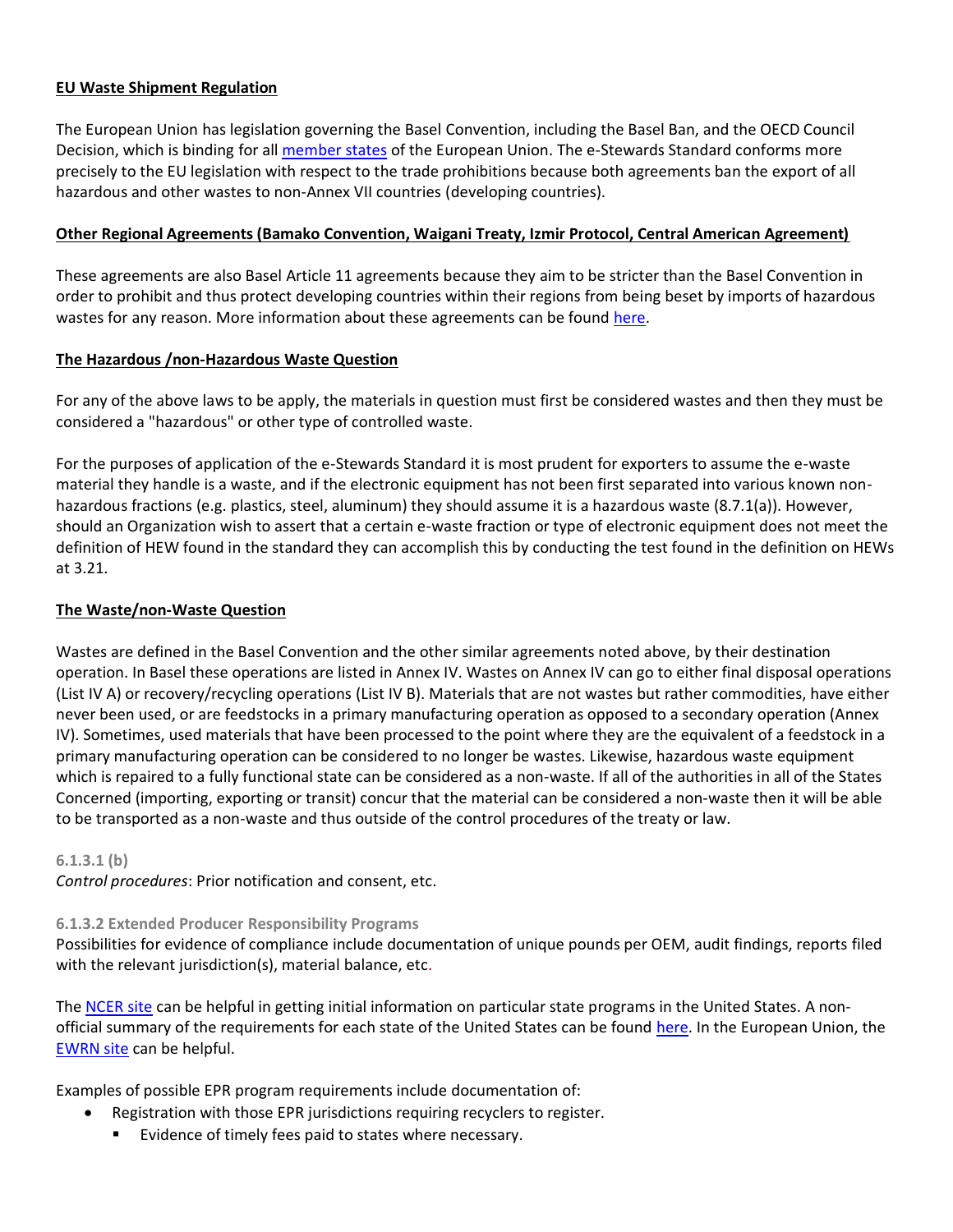- Registration and maintenance of collection sites/networks where necessary.
- Reporting as required by each jurisdiction
- Covered electronic devices (also sometimes referred to as CEDs or "covered electronic equipment") product types legally required to be managed by original equipment manufacturers (OEM).
- Covered entities the type of person or business in which CEDs are legally required to be collected from. E.g.: households, small businesses, government institutions, etc.
- Reuse eligibility ability to use CEDs which are sent for reuse towards compliance in a particular jurisdiction.
- Insurance requirements specific to state/jurisdictional requirements.
- Pounds incentives specific to state/jurisdictional requirements. E.g. rural/non-rural (metro/non-metro) and or other incentives which may be identified by the local law.
- Collection Fees specific state /jurisdictional requirements related to ability to charge for services related to CED collection, transportation, and recycling.
- Unique pounds show each CED pound is not duplicated or sold to more than one OEM.

## *New explicit requirement*

## **6.1.4 Performance Verification**

The documented performance verification plan can include NAID's required unannounced audit plan. *Modified: Formerly in Appendix B*

**6.1.4.1 Report to e-Stewards database**  The information is to be completed and filed [here.](http://e-stewards.org/learn-more/for-recyclers/forms/e-stewards-recyclers-annual-database-report/)

## *Modified: Formerly 9.1.8*

## **6.2 Stewardship Objectives and Planning to Achieve Them**

While measurable objectives must be established, qualitative objectives may be established as well. In such cases, progress towards or achievement of these qualitative goals should also be monitored.

## **6.3 Planning for changes**

See 8.3.1 for monitoring requirements regarding changes involving PHPTs

*New requirement*

## **6.4 Contingency Planning**

*Modified: Formerly 6.2.5, 6.2.6, and 8.10*

## **6.4(e)**

*Temporary closure or disaster recovery*: potential causes for such situations include extreme weather, pandemic, security breach, etc.

*New requirement*

## **6.4.1 (a) (2)**

*Wastes generated by closure activities means*: any waste, hazardous and/or non-hazardous, which could incur a liability or cost on closure, including byproducts and residuals, former products, etc.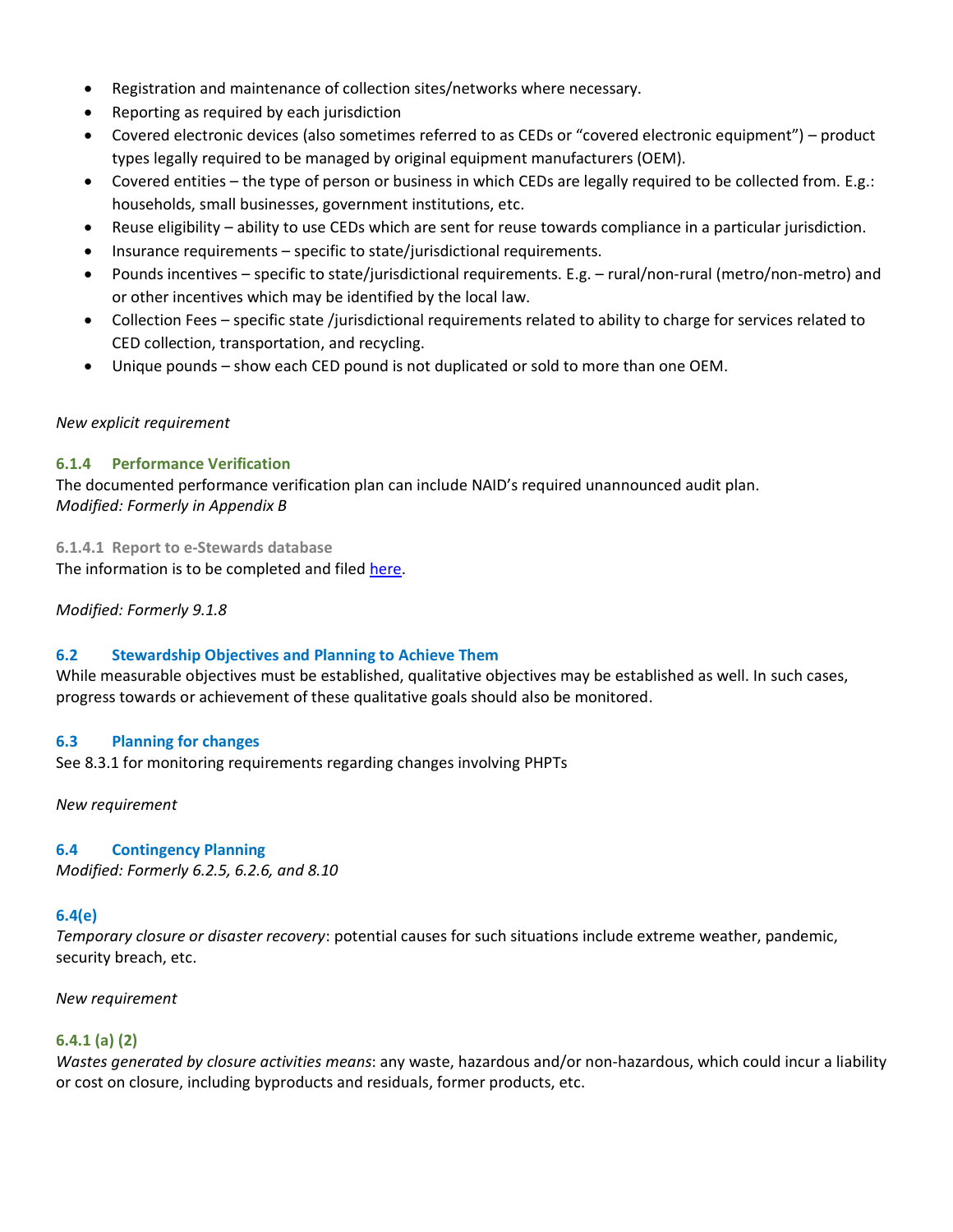## **6.4.1 (b) (1)**

*Waste means*: any waste, hazardous and non-hazardous, e-waste and non-e-waste, which could incur a liability or cost on closure, including construction materials, equipment, former products, byproducts, residuals, etc.

#### **6.4.2 Establishing financial surety to implement a site closure plan**

*Other financial instruments may mean*: escrow, insurance, 3rd party bonds, etc.

Commodities are not considered assets.

*Modified: Removed corporate parent as eligible custodian of financial instrument(s)*

The \$5,000 exception is only for establishing financial surety, not for the entirety of 6.4

*New: Added allowable exception to this requirement*

#### **6.4.2(b)**

Proof of risk management advice could include comparisons with industry averages, etc.

*New: Added insurance for legal liabilities New: Added interval*

#### **7.2 Competence**

Documented evidence of competence is required by ISO 14001.

#### **7.4.1 General** [Communication]

*Methods for communication:* formal training, meeting, press release, email, etc.

See guidance on section 4.1 for examples of interested parties

"…in a manner appropriate and accessible to its intended audience…": i.e., with consideration for language, disability, literacy level, etc.

#### **7.5.1 General** [Documented Information]

*Documented information:* see definition in ISO 14001

*Individual documents:* While these must be individual, titled documents as stated, they may be collected with others. For example, an Organization's Downstream Disposition Chart may be included in an audit packet with other documentation, such as certifications, certificates of insurance, etc. Or, a completed site closure plan may be embedded in a contingency plan as required by certain state authorities.

#### *New: Added three required individual documents*

These three documents are required to be readily available, stand-alone, up-to-date documents.

## **8.2 Emergency preparedness and response**

Documentation could include incident reports, drill reports, etc.

*Relevant emergency drills:* Drills deemed applicable to the Organization by Management. Risk assessments & compliance obligations are among the sources for determining which drill(s) may be necessary

Drills should be conducted physically, emulating real emergencies as closely as practicable.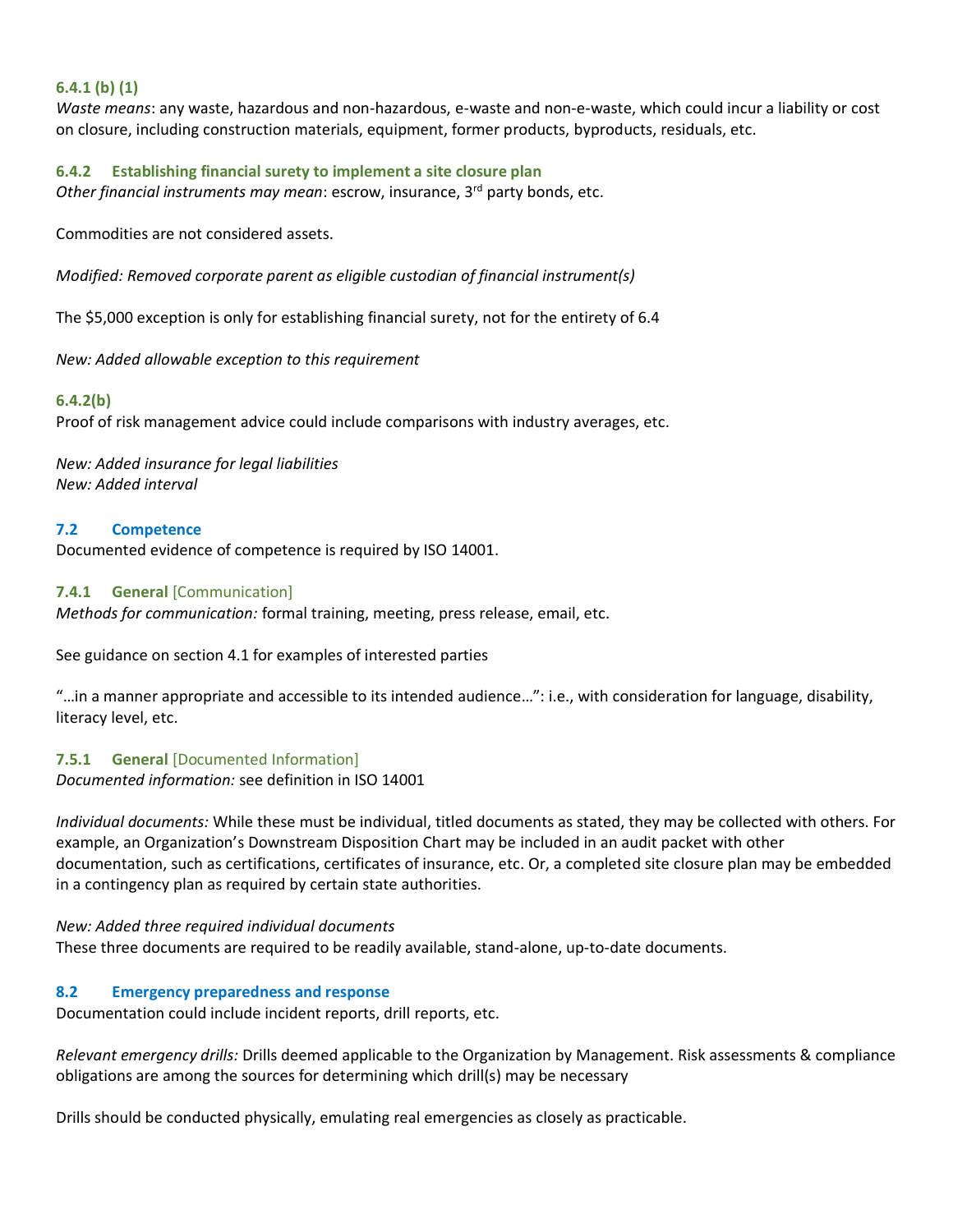*Modified: added drill interval requirement*

## **8.3(a)(4)** [Industrial Hygiene]

*Physical hazards may mean:* Slips, trips, falls, issues with walking/working surfaces, etc.

## **8.3.1 Potentially Hazardous Processing Technologies (PHPTs)**

*Modified: formerly 9.1.6*

## **8.3.1(a)(1)**

*…under the direct supervision of a Certified Industrial Hygienist or Equivalent*: This is intended to allow someone other than a CIH/E to conduct the actual tests, but still retain assurance that the tests are done correctly. See also definition 3.3.

*Modified: Formerly* **by** *a CIH/E*

## **8.3.1(a)(4)**

The concept of PHPT is independent of any HEW or PCM designations.

Monitoring processes are not limited to testing of worker breathing zones and wipe sampling for surface areas, because, for example, wipe testing is not used for fiberglass or asbestos

## **8.3.1(c)(1)**

*Modified: Previously six months* 

**8.3.1(c)(2)**

*New: Added noise hazards to testing interval requirements*

# **8.3.1(c) Table 1 (A) and (b)**

*Modified: Formerly 80%*

## **8.3.1(e)**

See 3.8 for definition of Designated Health Provider

*Program Review*: The DHP is supposed to review all PHPT IH monitoring results as part of the 6.1.1 risk assessments; a medical surveillance program is a different set of requirements established at least in part by both the DHP and relevant CIH/E (see 8.3.1(f)). Also, under certain circumstances, the CIH/E definition allows someone working for the Organization as an IH professional to evaluate test results. The DHP review requirement brings an outside set of eyes to those results.

Possible evidence of DHP review: statement that no action is required, recommendation for action(s), etc.

*Modified: Program review formerly required Annually*

## **8.3.1(f)(2) 2 nd bullet**

Note: these methods/requirements are and/or become compliance obligations

## **8.4.1 Planning for the management of Electronic Equipment**

Documentation could be provided using the Downstream Disposition Chart, the Organization's Inventory Management system, etc.

*Modified: Formerly 6.2.3*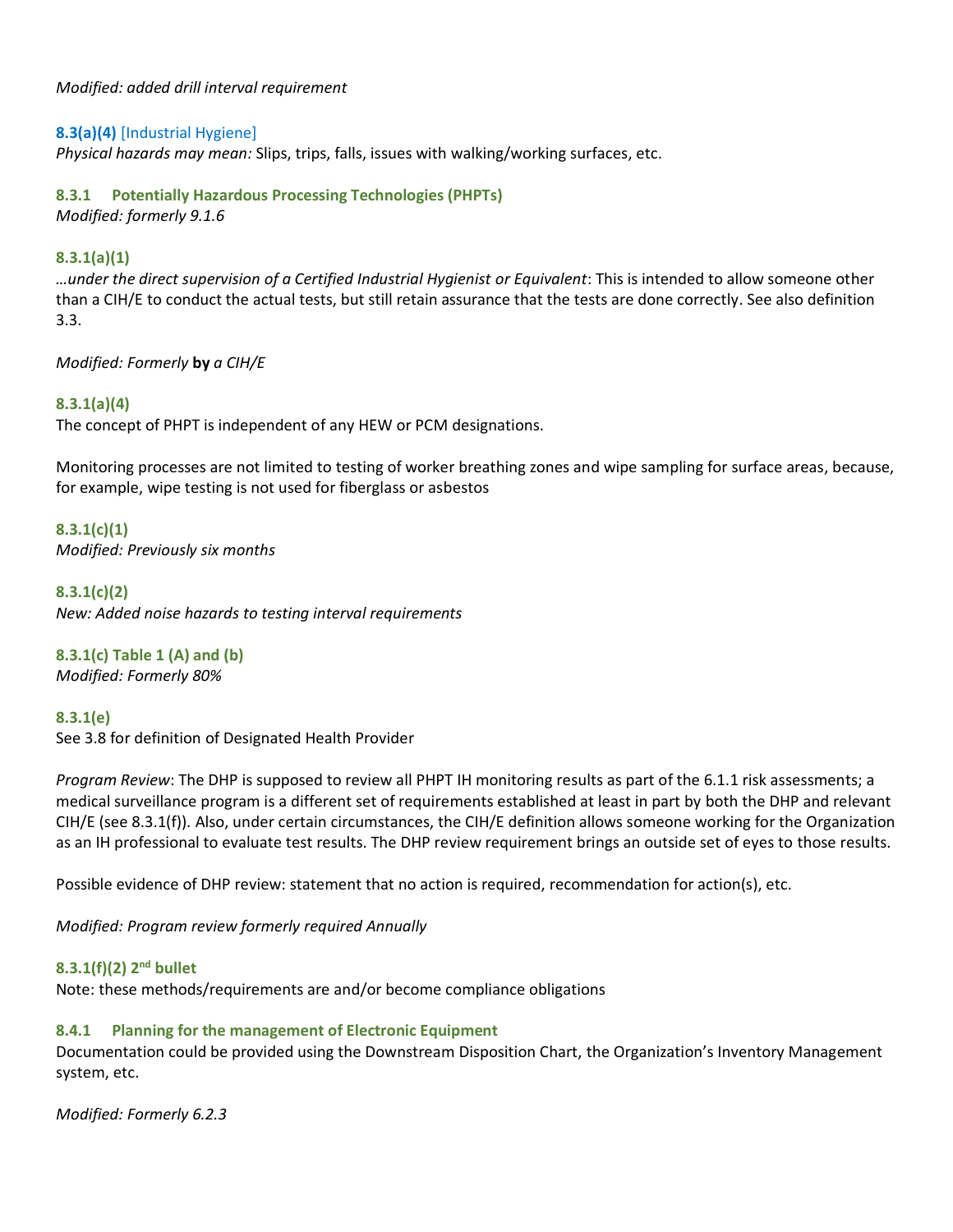#### **8.4.2(b)**

**Enclosed Weatherproof Building:** We are concerned that operations and storage be conducted with protection from wind that can disperse residues and dust, precipitation that can wash such residues onto the ground and runoff into ground or surface waters, and sunlight that can, if hitting lenses etc., cause fires. The minimum example of a weatherproof structure would be durable, waterproof tenting material around a robust frame without any openings to the wind, precipitation, or sunrays during storage or operations.

**Impermeable Flooring:** As we are requiring protection from wind and rain as noted above, the flooring concern is primarily related to problems created due to spillage of powders, liquids, or dust from materials derived from the waste or scrap itself, whether resulting from accumulation over time, leachate, or accidental spillage. As liquids are the most difficult to manage (as they can flow and penetrate flooring) and as the presence of liquids as part of operations and waste itself is relatively rare, this requirement may be met through either of these two options:

**Option 1. Assurances and documentation in place that stored material or operations will not involve any liquid material (including operational liquids such as machinery motor oils and coolants etc.):** Flooring can be unbroken smooth cement or concrete flooring, asphalt/tar paving, metal flooring, plastic coated flooring, wood flooring, linoleum, etc. Drainage may be present. Brick or paver floors, gravel, or overlapped boards or plywood do not meet these criteria. This option provides assurance that there will not be liquids present and that powders and dusts can be swept up on a regular basis to prevent leakage into the environment.

**Option 2. Liquids may be stored or used in the area or operation**: Floor is smooth unbroken concrete or cement, unbroken plastic-coated flooring, vinyl/linoleum flooring, or seam sealed metal flooring, all without drains. Un-coated wood, unsealed seamed metal flooring, or asphalt do not meet these criteria. This option ensures that liquid spillage can be mopped up and cleaned without leakage to the environment or reach stormwater or sewers, etc., via drains.

**Note:** Intermodal containers, truck containers, train cars etc., are assumed to be permeable, though they may be parked on a surface described by option 1 or 2 above to meet this requirement.

## **8.4.3(a)** [Packaging, storage, and transportation]

*Receipt by the Organization*: Storage duration is Organization based, not facility based, which disallows switching between facilities to reset the accumulation start date.

Storage time limitations apply only to MOCs. Some plastics are MOCs, some are not.

*Extenuating circumstances*: for example, the need to accumulate enough material to facilitate proper recovery per United States regulation 40 CFR 273.35..

*Modified: Storage duration limits formerly based on relevant regulatory requirements*

## **8.4.3(g)**

*Fire lanes:* The intent is that fire fighters and their equipment (e.g. hoses) have sufficient access to all areas of the storage site. We recommend rows not exceeding 4 adjacent gaylords (16 ft.) between fire lanes (with lanes at least wide enough to accommodate a forklift, though lanes may be longer than 4 gaylords length). Where compliance obligations are more stringent, they take precedence.

*New requirement*

**8.4.3(h)** *New requirement*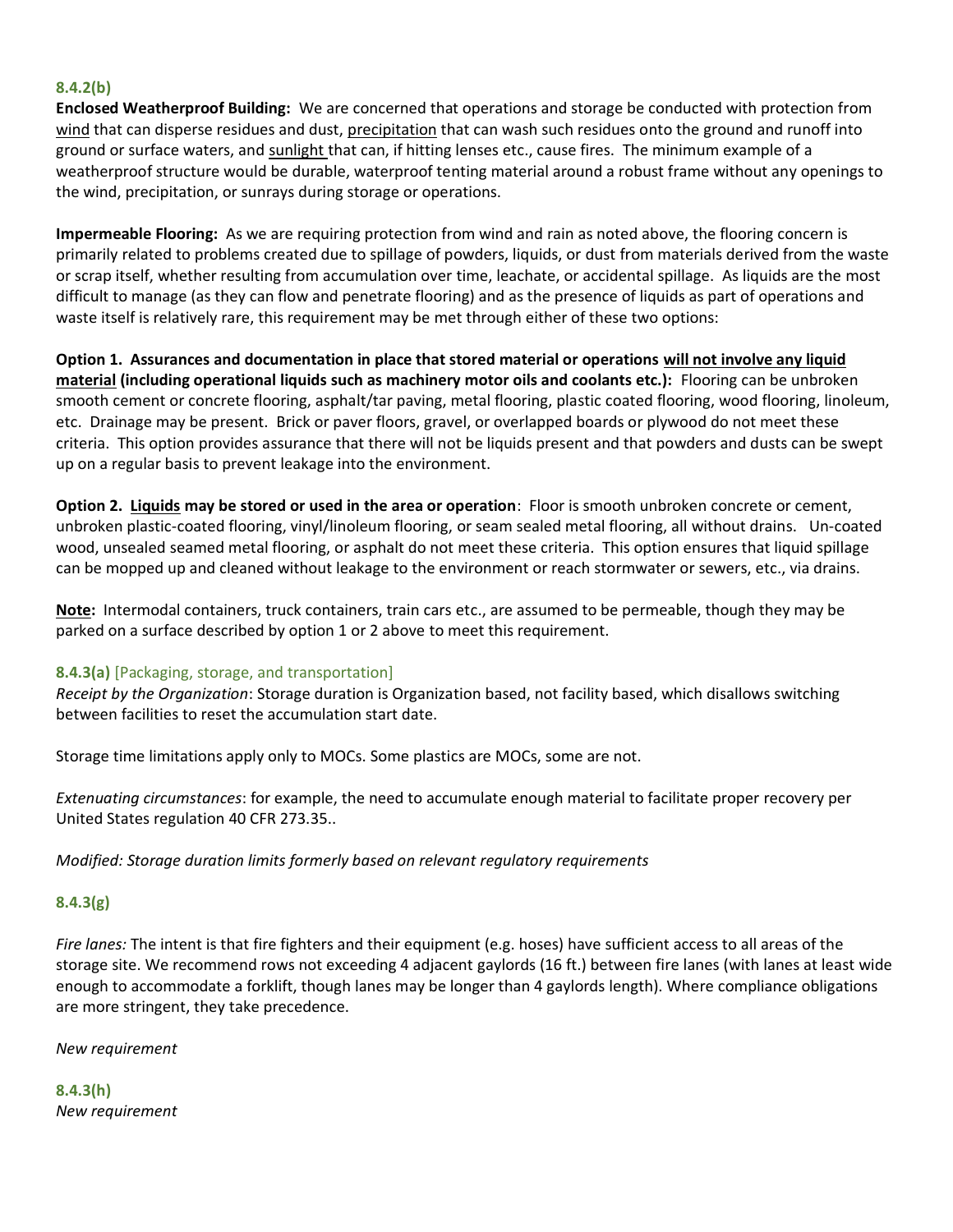#### **8.4.4 Tolling Operations**

The concern with respect to tolling operations is that the e-Stewards name and behavioral standard can become tarnished if the customer uses an e-Stewards Recycler and then retains ownership of the EE and proceeds to behave in ways with that same material which are unacceptable in the e-Stewards Standard/Certification. Of particular concern would be a customer that violates the export restraints of the Standard. Thus, while allowing tolling for those operating in good faith, this section calls for vigilance by all e-Stewards Organizations to prevent operations that might be illegal in any jurisdiction.

*New requirements*

#### **8.4.5 Prison Operations**

*Modified: requirements moved from definition of Prison Operation New: added job training*

Prison operations are both a known area for potential abuse as well as for providing valuable activity and job training for prisoners. The potential areas for abuse are in allowing a subsidy effect, which undermine the private sector recyclers from a competitiveness standpoint, allowing high risk individuals to manage data security operations, and exposure of a disempowered labor force to hazardous materials or emissions. This section aims to address those concerns and at the same time allow job training operations that are safe and ethical.

**8.4.5(a)**

*Private sector Processors*: operations using non-incarcerated workers

**8.4.5(b)** *New: added NAID certification requirement*

**8.4.5(d)** *New requirement*

## **8.5 Reuse and Refurbishment of Electronic Equipment**

**8.5 (a)**

*New: added NAID certification exception*

#### **8.5 (c)**

*Modified: Removed option to ship untested equipment for outsourced repair/refurbishment without prior onsite audit*

#### **8.5 Note**

Examples for this exception include redeployment, accidental shipment to an Organization, RMAs being handled for a customer, legal holds, etc.

*New: added exception for returning equipment to original owner*

## **8.5.1(b)(2)ii. A**

*New: added OEM-provided software, and option to develop software internally if validated by a third party*

## **8.5.1(b)(2)ii. B**

*Industry best practices*: examples of possible supporting evidence include documentation of research, etc.

*New: added option to establish internal testing methodology/criteria*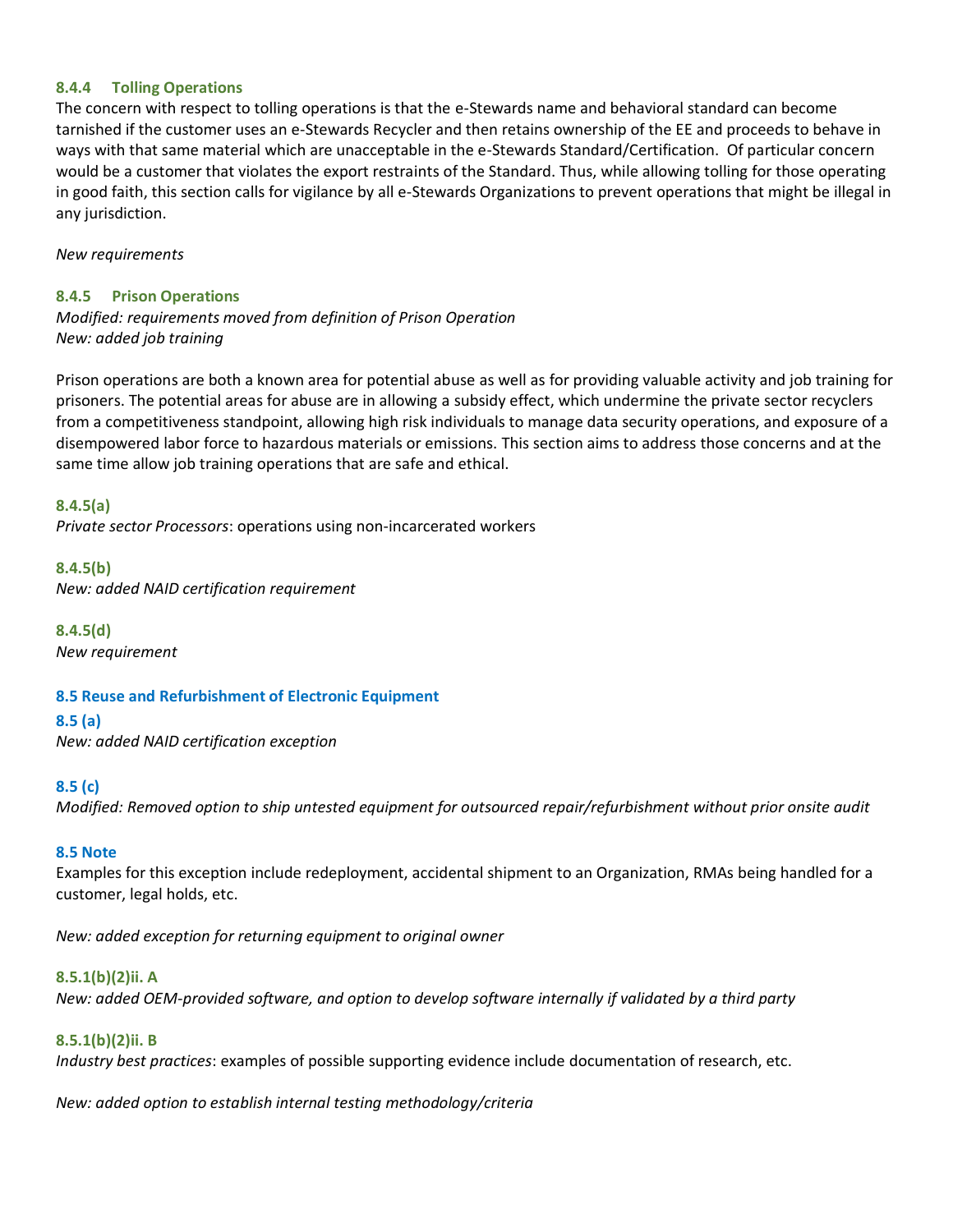## **8.5.1(c)(2)i**

*New: added OEM-provided software, and option to develop software internally if validated by a third party*

## **8.5.1(c)(2)ii**

*Industry best practices*: examples of possible supporting evidence include documentation of research, etc.

*New: added option to establish internal testing methodology/criteria*

**8.5.1 Table 3** *Modified: Removed exemption for equipment sold/donated to employees*

#### **8.5.1 Table 3(3)**

*New: added option to cap at 1% of total Annual units*

#### **8.5.1 Table 3(3)**

"Ensure no Customer Data is present…": Certain things can be deduced from an item's configuration; for example, if there's a hard drive present then there's the potential for Customer Data to be present also.

#### *New requirement*

#### **8.5.2 Record identifying information for each item of Electronic Equipment**  *New: added certain exceptions for Qualified Smaller Components*

#### **8.5.2(a)(2)**

QSCs do not require individual test results to be associated with a specific serial number, but this does not negate the requirement that they must be tested as Fully Functional in order to go for Direct Reuse.

#### **8.5.2(c) NOTE**

The general status of "untested" is intended to allow for outsourcing of testing processes, or shipment as scrap for recycling or final disposal. (QSCs do not require individual test results to be associated with a specific serial number, but this does not negate the requirement that they must be tested as Fully Functional in order to go for Direct Reuse. )

#### **8.5.2.1 Shipping documentation**

*Modified: no longer specifies method for conveying full identifying information; allows general test status on packing list instead of itemized information*

#### **8.5.2.1(d)**

The general status of "untested" is intended to allow for outsourcing of testing processes, or shipment as scrap for Recycling or Final Disposal to an IDP.

#### **8.5.3 Verify Direct Reuse markets**

Documentation examples: Declaration, contract, invoice, receipt, etc.

## **8.6.1 Restrictions on Materials Recovery and Final Disposition of MOCs8.6.1 (a)**

*Modified: added CB program manager*

#### **8.6.1(a)(5)**

*New: added additional option for justification of conditionally allowable disposition*

#### **8.6.1(c)**

*Emissions and releases*: subsurface injection (fracking), emission of combustion byproducts, etc.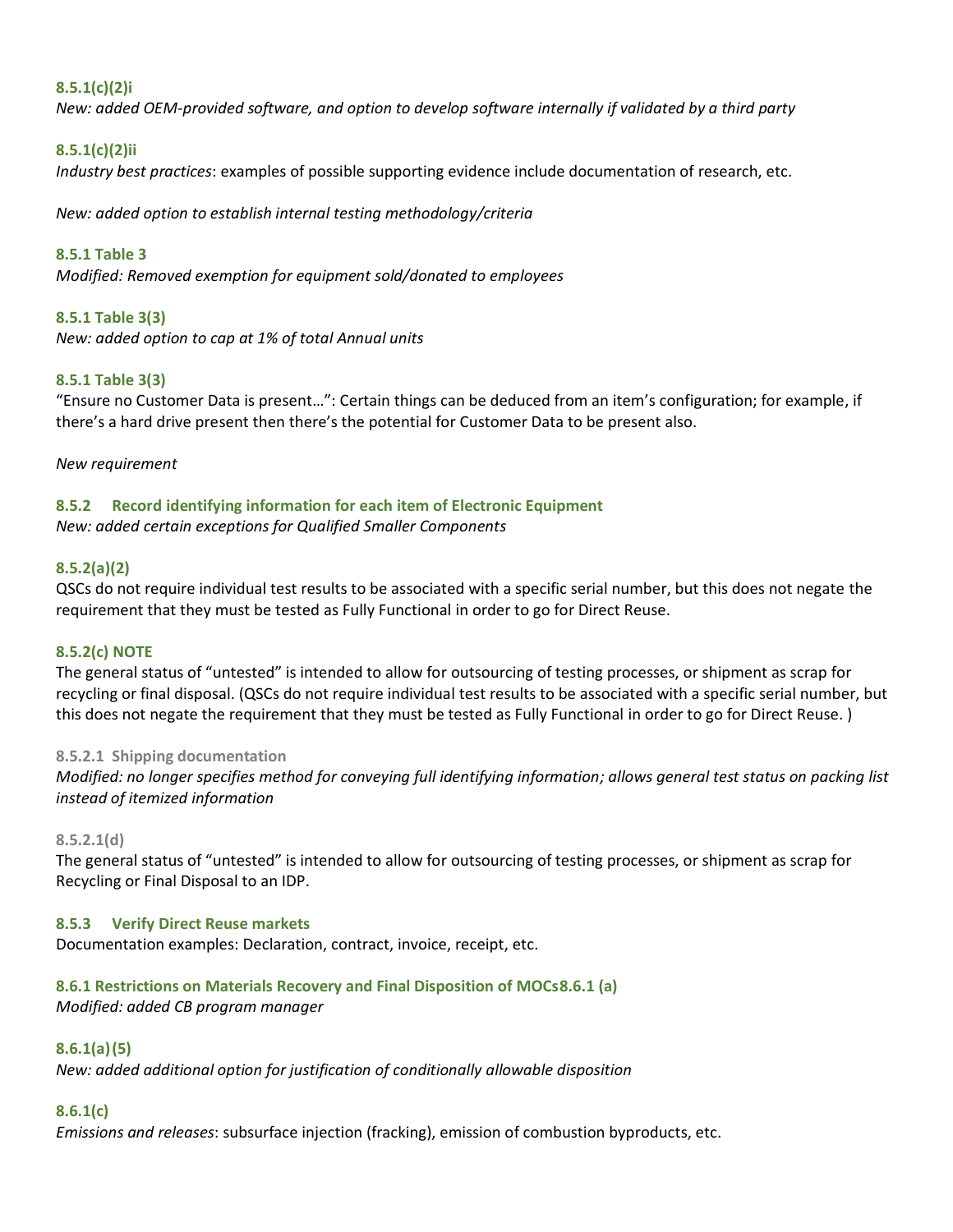## **8.6.1(d)**

Examples include

- Leaded CRT glass going into cement construction products where lead can be released when such products are cut with saws by construction workers
- Using mercury-laden wastes such as CCFL lamps in aggregate that would be used to make roads, where the mercury could enter the groundwater
- Incorporating recycled plastics containing brominated flame retardant into food containers or children's toys

## **8.6.2 Alternative uses and processes**

*Additional testing and/or documentation may mean*: relevant TCLP results, testing protocols, emissions documentation, etc.

## **8.7 Control of Transboundary Movement**

Operational controls in this section are directly related to the compliance obligations of 6.1.3.1

## **8.7(a)**

*Documented evidence*: Manufacturer's material declaration, etc.

## **8.7(c)**

This particular instance is very rare indeed and involves a situation where no country concerned (exporting, importing or transit) is a Basel Party. This might be an export from Haiti to the USA for example.

## **8.7.1 Exemptions from Transboundary Movement Controls for MOCs**

## **8.7.1(b)**

PCM Plastics are those that might have brominated flame retardants or other halogens in them but are not listed on Basel's Annex VIII or II.

## **8.7.1(c)**

*Other material containing CRT glass*: Mixtures of CRT glass with other materials and minerals intended for use as feedstock. One example would be frit used to make ceramic glazes.

*New: added other material containing CRT glass*

## **8.7.2**

Bear in mind that these shipments in normal circumstances are assumed to be HEW under the Standard and can only proceed in transboundary movement in accordance with the controls (e.g. prohibited or requires prior notification and consent) as noted under 6.1.3.1.).

## **8.7.3**

Bear in mind that in normal circumstances, these shipments are assumed to be non-hazardous e-waste as long as the declarations asserting testing and direct reuse markets are completed and included as required.

## **8.8 Downstream Accountability**

See 3.44 for definition of Significant Change.

#### **8.8.1 Downstream Disposition Chart**

Keeping the Downstream Disposition Chart accurate and up-to-date is extremely important.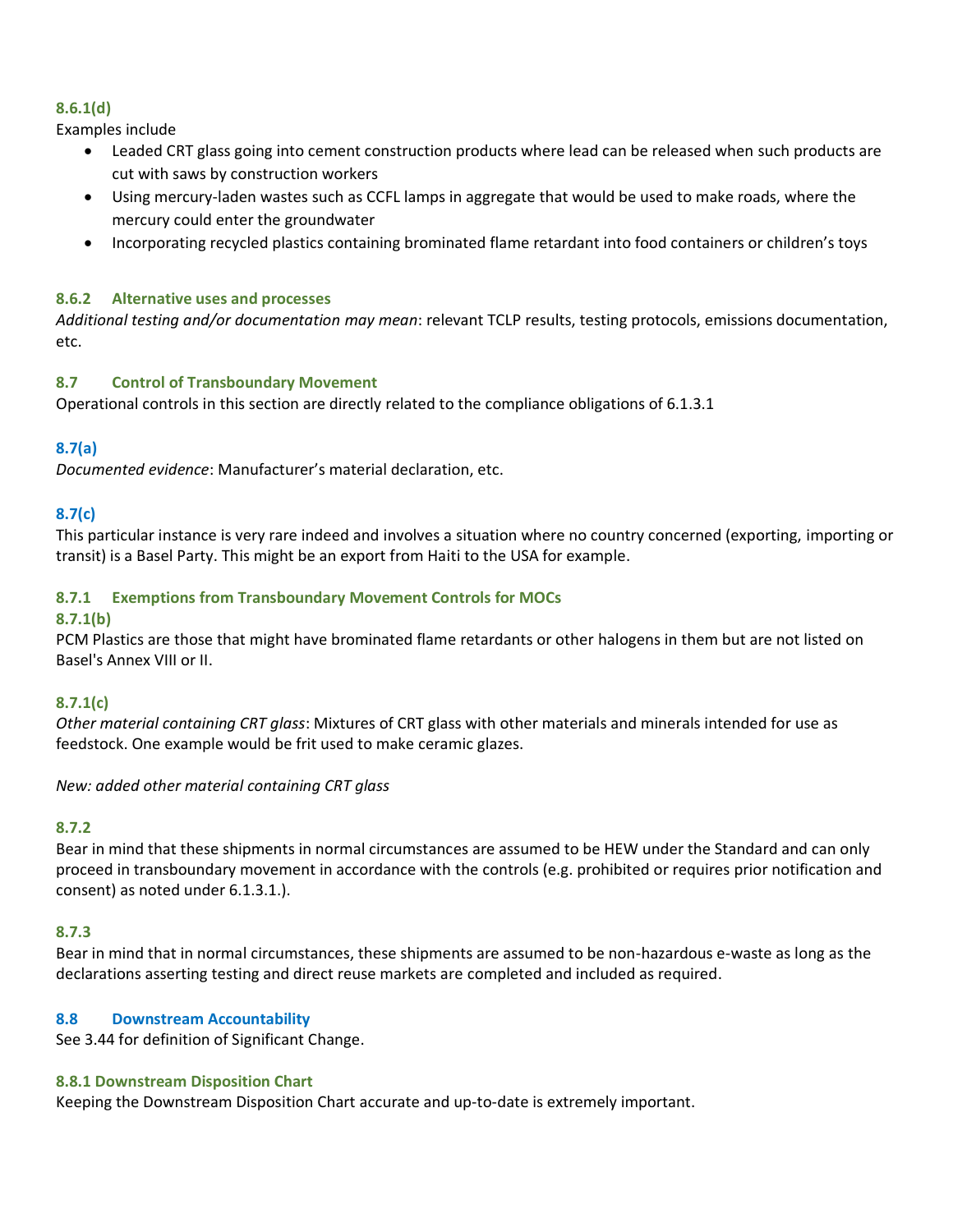#### **8.8.1 (b)**

*Contact information*: connection at a DP/Intermediary that will respond to an inquiry, such as an individual or a department

## **8.8.1 NOTE**

You can check Critical Nonconformity status [here.](http://e-stewards.org/learn-more/for-recyclers/overview/performance-verification-program/)

#### **8.8.2 Downstream Due Diligence**

*Modified: Combined HEW and PCM sections*

#### **8.8.2.1 Processing Capability Evaluations**

These could be included in the desk audits required by 8.8.2.2, or they could also be done as a precursor to an initial onsite audit (if potential IDPs don't meet these requirements, going to the expense of an onsite audit would be pointless, since they couldn't be approved).

#### *Modified: now same requirements for PCMs as HEWs*

**8.8.2.1(b)(4)** *New requirement*

#### **8.8.2.3 Onsite Audits of Immediate Downstream Providers**

Evidence of e-Stewards certification could include a copy of the certificate or a dated screenshot of the e-Stewards website listing

#### *Financial surety*: see 6.4

The final sentence of this section refers to verification of contingency planning information for the IDP's downstream.

*Modified: expanded exception to include all licensed and permitted End Processors Modified: formerly required every two years*

## **8.8.2.4 Agreements and Control Systems**

#### **8.8.2.4(a)**

*Modified: expanded exception to include licensed and permitted End Processors Modified: Removed requirement for IDP to notify Organization within 15 days of nonconformity with agreement*

## **8.8.2.4(a)(1)**

*New requirement: Added to balance removal of 15-day notification requirements*

## **8.8.2.4(a)(3)**

*Alternative control systems*: scope of work agreements, memorandums of understanding, buy/sell agreements, restrictions built into inventory management systems

## **8.8.2.4(a)(5)**

See 3.44 for definition of Significant Change

*Modified: notification of Significant Change formerly required within 15 days New: Added last two bullets to balance removal of 15-day notification requirements*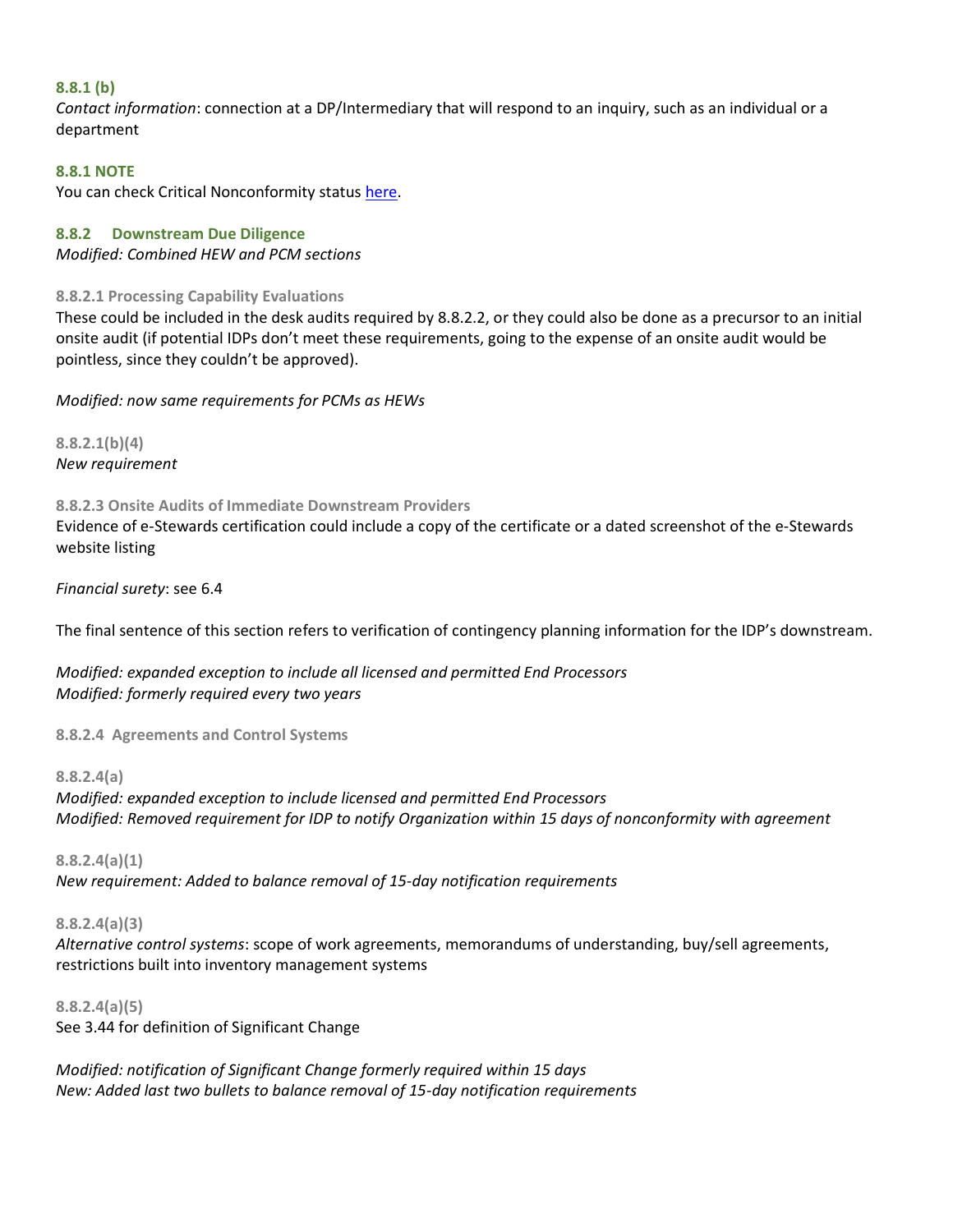**8.8.2.4(b)**

*Other control system*: scope of work agreements, memorandums of understanding, buy/sell agreements, restrictions built into inventory management systems

*Modified: expanded exception to include all licensed and permitted End Processors; added other control systems* 

**8.8.2.4(c)**

The intent is that all DPs beyond IDPs have the same control system requirements as PCM IDPs.

Also, notification of the immediate upstream DP of any Recycling Chain changes would count as notifying the Organization, since each link has agreed to maintain the information flow.

#### **8.9 Data Security**

*Modified: Formerly 8.5*

## **9.1.2 Evaluations of compliance**

Evaluations could be done similarly to an internal management system audit, or by having a third-party perform the evaluation(s), etc.

#### **9.2 Internal audits**

*Modified: Identification of system strengths and opportunities for improvement is now strongly recommended, but no longer required.* 

#### **9.3 Management review**

*Modified: expanded required topics*

## **10 Improvement**

*Modified: includes former 9.1.4*

## **APPENDIX A -- Additional Requirements for e-Stewards Organizations**

All appendices are a binding part of the standard.

## **A.6.1.4.1 Annual Reporting to e-Stewards Database**

*Modified: formerly 9.1.8*

## **A.8.3.1 PHPT Hazard Testing Requirements**

\* Documented evidence could include a statement from a third-party CIH that testing for a given hazard is unnecessary

*Modified: Formerly A.9.1.6(a)*

**A.8.6.1(8)** *Removed manufacturing facilities using this as feedstock*

#### **A.8.6.1(10)**

*Rare earths & critical metals*: phosphors, etc.

## **A.8.6.1(12)(b)**

*Determined to be without hazardous characteristics*: based on information from Safety Data Sheets (SDS), etc.